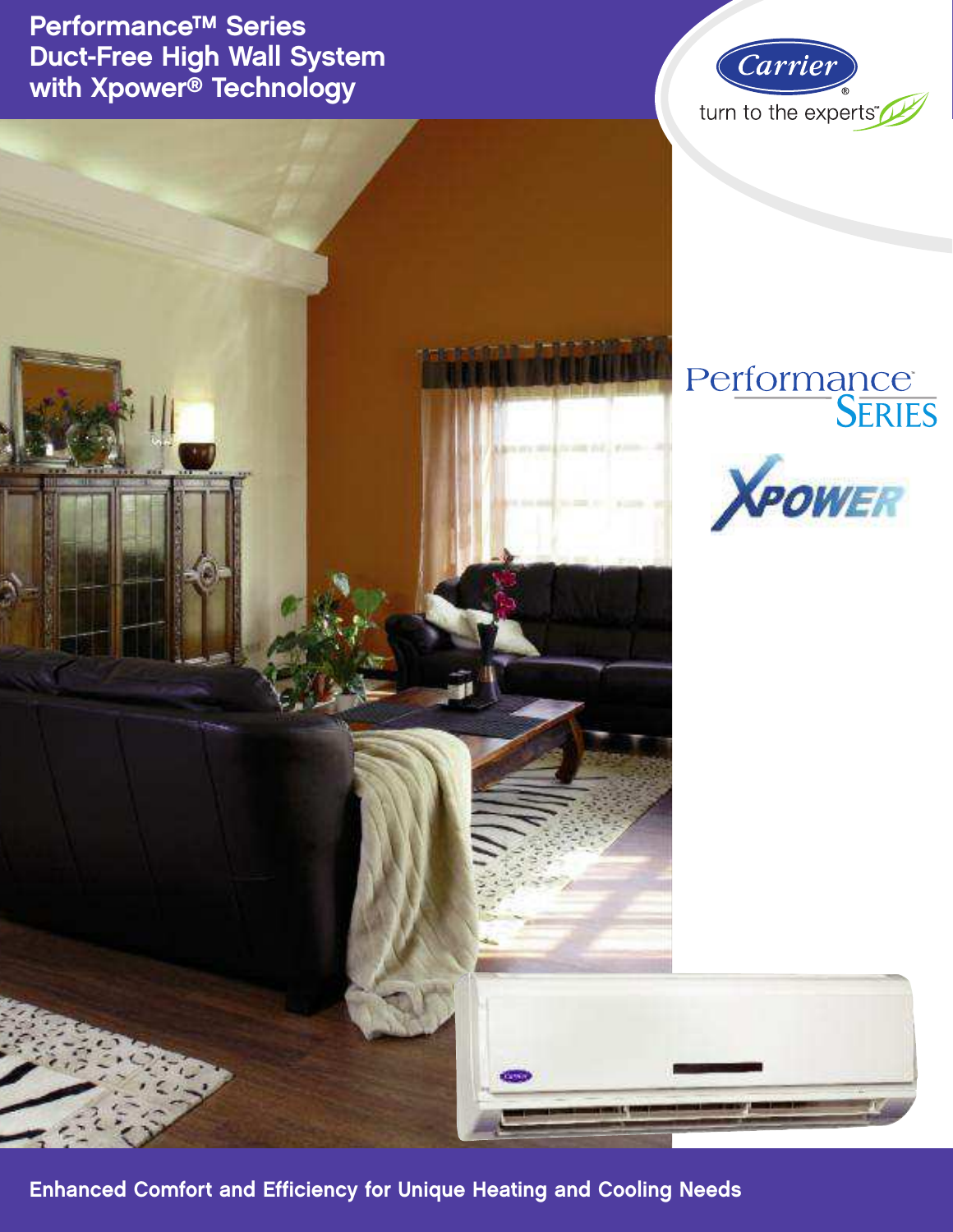## Innovation Since 1902

Carrier has been the world's leading indoor comfort innovator since 1902. Today, as the world's largest manufacturer of HVAC systems and equipment, we ship a new product every three seconds. But we deliver more than just the hardware. We provide innovative total comfort solutions backed by world-class factory support. So when your comfort challenges demand Duct-Free systems, one name should come to mind: Carrier.



## Things to Consider Before You Buy

## The Comfort of High-Efficiency

Your home is your refuge. It's the one place you are in total control of your comfort. However, not all living spaces are a compatible fit with traditional forced-air heating and cooling systems. That's why Carrier offers a comprehensive family of duct-free high wall comfort systems. Designed to provide comfort where typical forced air systems can't, and offering a more elegant solution than a window unit, a Carrier® Performance™ Series Xpower® Duct-Free High Wall Split system could be the perfect solution for outstanding comfort and even better economy.

- Xpower systems deliver high-efficiency, 16.0 SEER cooling for lower operating costs
- Enjoy additional economy by using this system only when you are using the space without conditioning the entire home
- The longer run times of the inverter compressor technology provides improved humidity control and enhanced comfort
- Leave the system off while you're away and let it turn on automatically for comfort when you return with its built-in timer function
- Our sleep mode automatically adjusts temperature and fan speed at night for additional money savings

## The Comfort of Xpower

Whether you're entertaining in a new game room, relaxing in a sun room or enjoying a vigorous workout in an exercise room, Carrier delivers the enhanced comfort you deserve with an Xpower Duct-Free High Wall system. Xpower technology varies compressor speed to match the load and keeps the system operating continuously rather than cycling, which can create temperature swings. You won't believe the comfort as conditioned air is quietly and gently directed to every corner of the room!

- Living space remains consistently comfortable without the up and down temperature swings of fixed speed traditional systems
- Rapid pull down feature enables the system to quickly achieve desired setpoint
- Enjoy quiet comfort with sound levels that fall comfortably between a whisper and an average conversation





*\*\* Per standard testing as described by ARI 270-95. Other sound levels, mentioned for comparison, as published at http://www.nidcd.nih.gov/health/hearing.ruler.asp.*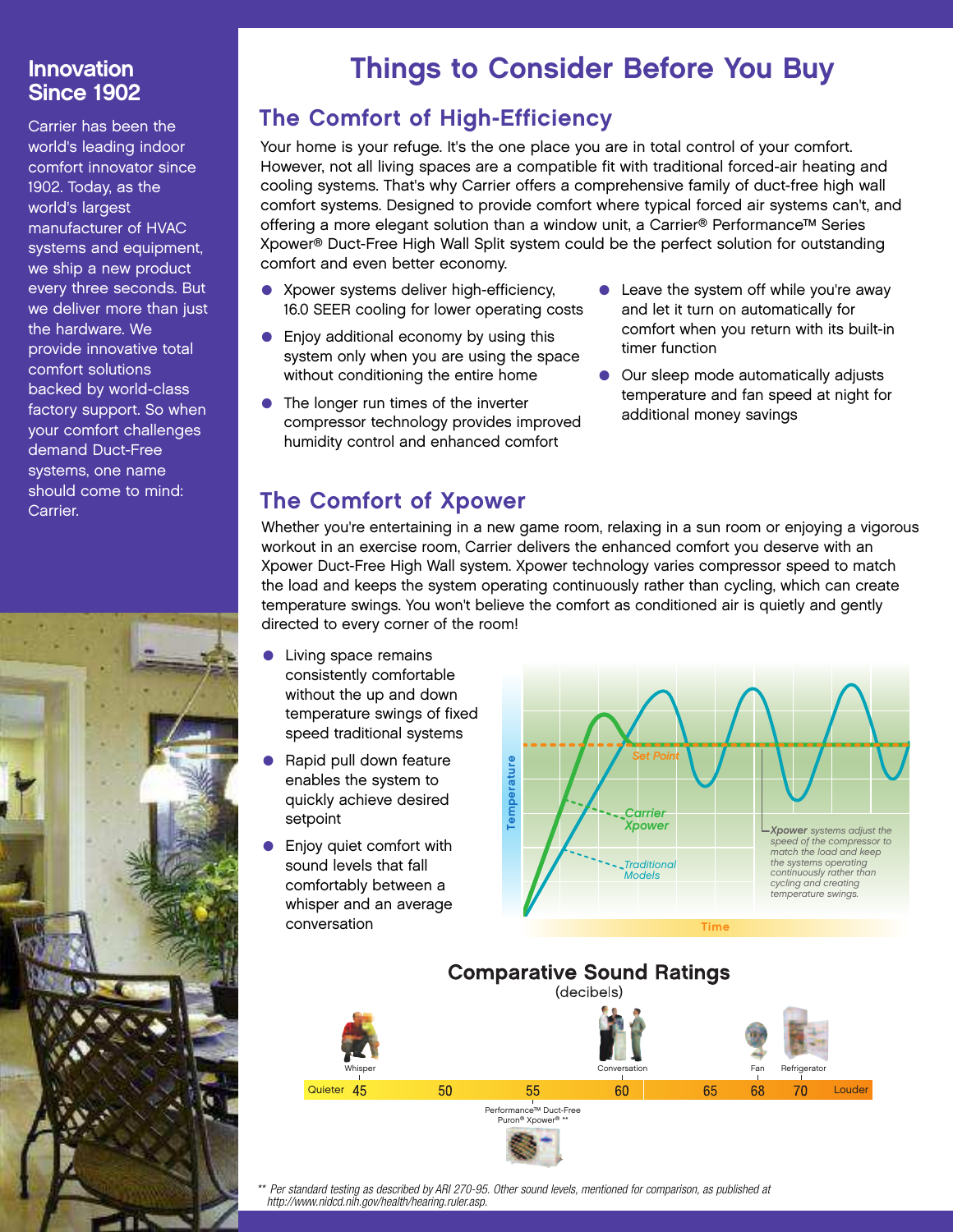## A Comfortable Fit

The Carrier® Duct-Free High Wall systems are designed to be a comfortable fit for virtually any living space. A slim, compact cabinet sits unobtrusively on the wall, discreetly blending into most interior designs. Designed to use environmentally sound Puron® refrigerant, it's also a fully featured system that couldn't be easier to operate and maintain.

- Take control of your comfort with the sophisticated yet intuitive, easy-to-use LED infrared remote
- Customize your comfort with motorized louvers that can sweep to spread conditioned air or be "locked in" to focus comfort on a specific area
- An LED display allows the user to quickly monitor the temperature set point, mode setting, as well as systems diagnostics.
- Will not obstruct outside view and provides peace of mind with added security when compared to traditional window units
- Maintain your comfort with an easy-to-remove filter that can be cleaned in a utility sink
- Experience peace of mind with the full backing of Carrier's nationwide network of expert dealers



The Carrier Duct-Free High Wall systems deliver environmentally sound comfort with Puron refrigerant.

Extra-efficient, exceptionally quiet, and backed by the innovative leader in indoor comfort systems, a Carrier Xpower® Duct-Free High Wall system is a great choice for your unique heating and cooling needs.



Model 40GX

### Cooling Only – Variable Speed – Up to 16.0 SEER\*





#### Model 38GX

This matched horizontal discharge outdoor unit features a small footprint that can be installed easily in tight quarters such as a balcony.

| Nominal         | Indoor Model              | Outdoor Model | Power            | Power            |         | Dimension (WxDxH in.) | Sound Rating (dBa)* |         |
|-----------------|---------------------------|---------------|------------------|------------------|---------|-----------------------|---------------------|---------|
| Capacitv/Btu/Hr |                           |               | Indoor           | Outdoor          | Indoor  | Outdoor               | Indoor              | Outdoor |
| 9.000           | 40GXC009---1              | 38GXC009---1  | 115 <sub>v</sub> | 115 <sub>v</sub> | 30x10x8 | 33x21x13              | 33                  | 53      |
| 12,000          | 40GXC012---1              | 38GXC012---1  | 115v             | 115 <sub>v</sub> | 33x11x9 | 33x21x13              | 37                  | 55      |
| 18.000          | 40GXC018---3 38GXC018---3 |               | 208/230y         | 208/230v         | 33x11x8 | 33x27x12              | 41                  | 56      |
| 24.000          | 40GXC024---3 38GXC024---3 |               | 208/230y         | 208/230y         | 43x13x8 | 37x33x17              | 37                  | 57      |

### Heat Pump – Variable Speed – Up to 16.0 SEER / Up to 8.4 HSPF\*

| Nominal         | Indoor Model | Outdoor Model             | Power    | Power    | (WxDxH in.)<br>Dimension |          | Sound Rating (dBa)* |         |
|-----------------|--------------|---------------------------|----------|----------|--------------------------|----------|---------------------|---------|
| Capacity/Btu/Hr |              |                           | Indoor   | Outdoor  | Indoor                   | Outdoor  | Indoor              | Outdoor |
| 9,000           | 40GXQ009---1 | 38GXQ009---1              | 15v      | 115v     | 30x10x8                  | 33x21x13 | 29                  | 54      |
| 12,000          | 40GXQ012---1 | 38GXQ012---1              | 15v      | 115v     | 33x11x9                  | 33x21x13 | 37                  | 54      |
| 18,000          | 40GXQ018---3 | 38GXQ018---3              | 208/230y | 208/230y | 33x11x8                  | 33x27x12 | 41                  | 55      |
| 24,000          |              | 40GXQ024---3 38GXQ024---3 | 208/230y | 208/230y | 43x13x8                  | 37x33x17 | 37                  | 58      |

\* For rating details, please refer to the product data.

## Limited Warranty

The Carrier Duct-Free High Wall systems provide dependability backed by written warranty protection. The compressor is protected by a six-year\* limited warranty. The entire system is covered by a two-year\* limited warranty. Extended warranties are also available. Ask your Carrier dealer for details.

\*Owner-occupied, single-family residential applications only. See warranty card for more details.